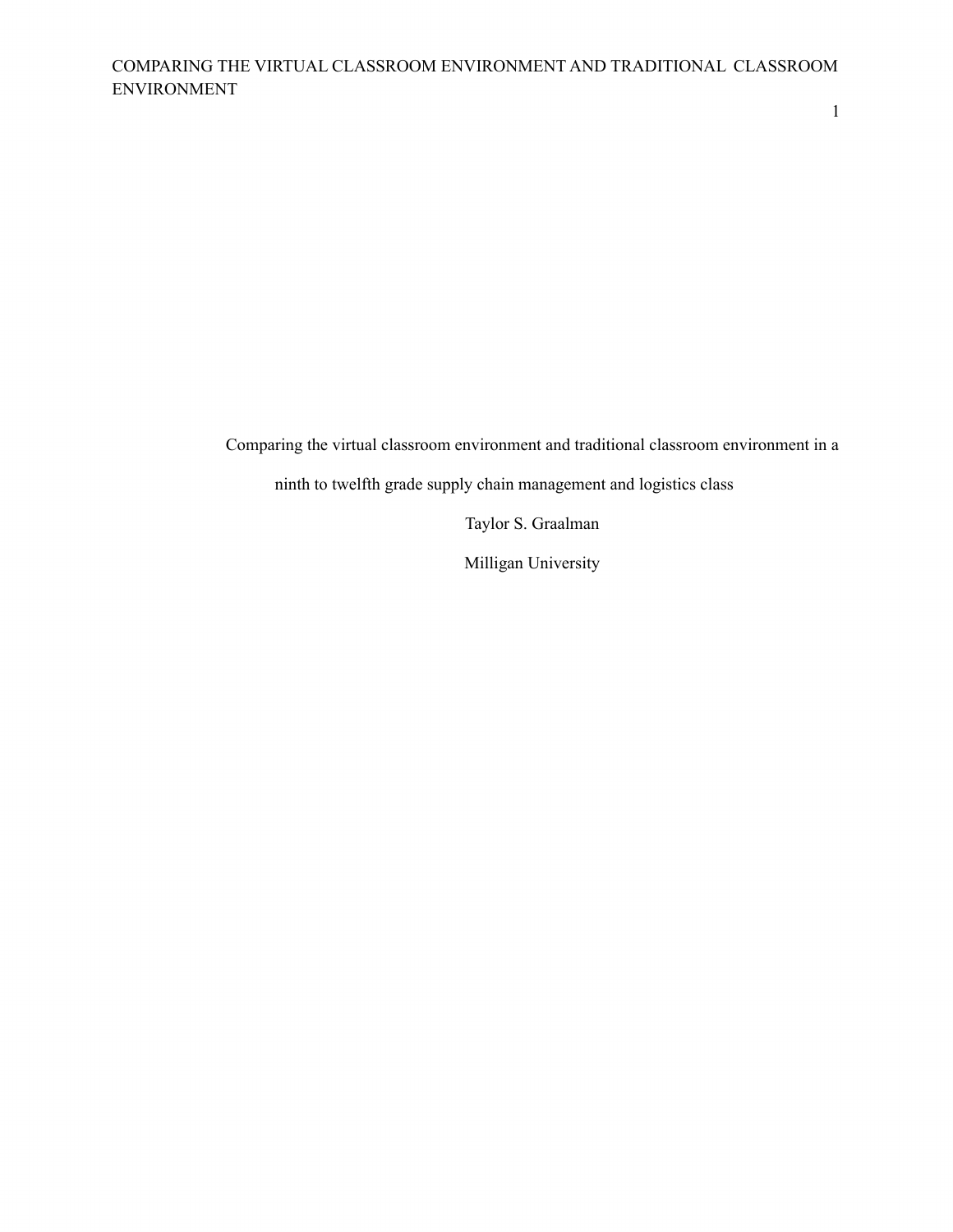# *Dedication:*

I want to thank Dr. Dula for all his help in this study during this trying time. His help and support has been a blessing. The novel coronavirus-19 has affected us all. Also, the consistent support from my family, friends, students, colleagues, and amazing girlfriend have kept me motivated and calm even when everything felt overwhelming.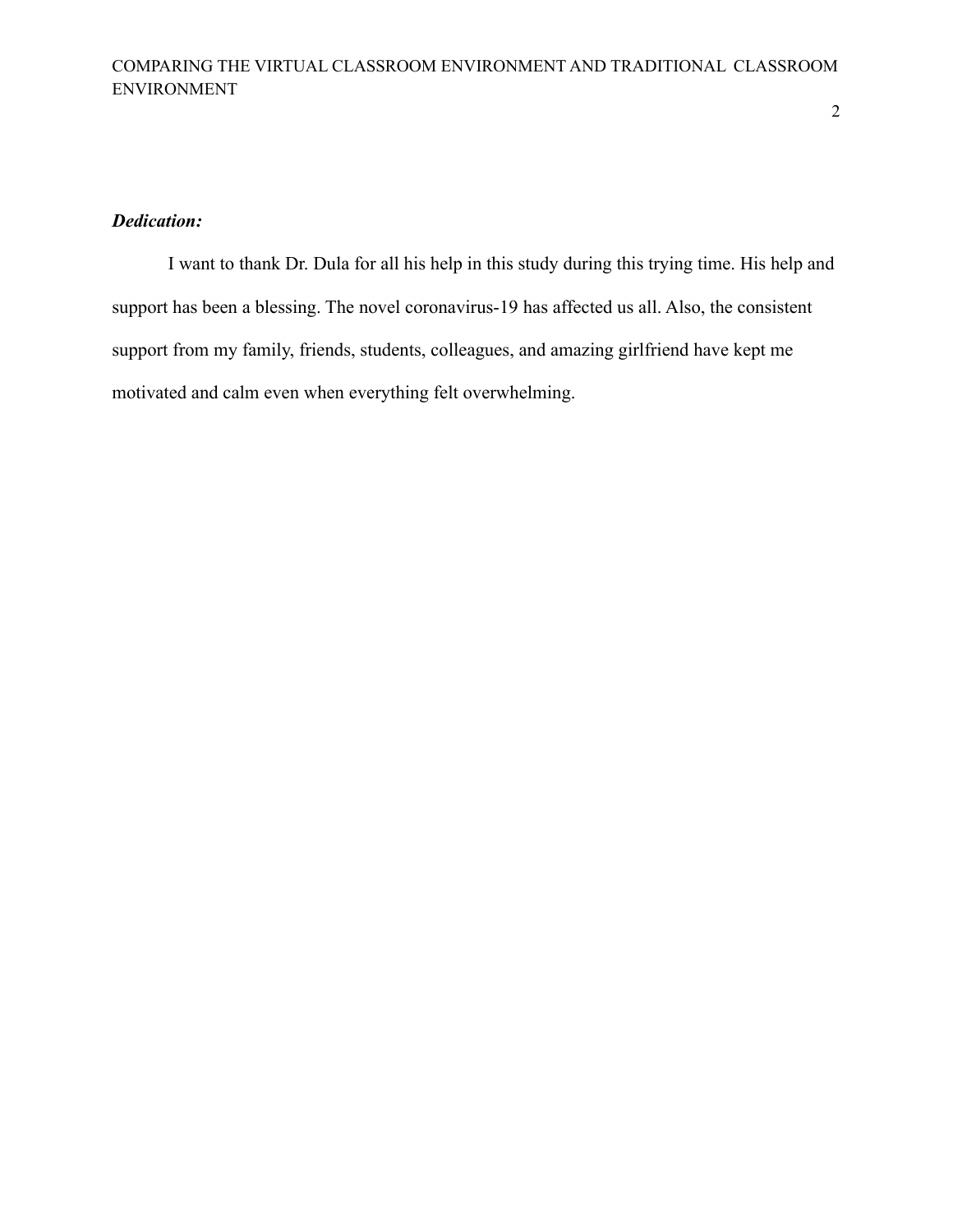| <b>Table of Contents:</b>                                                                                                                                      |                                       |    |
|----------------------------------------------------------------------------------------------------------------------------------------------------------------|---------------------------------------|----|
|                                                                                                                                                                | Abstract:                             | 5  |
|                                                                                                                                                                | <b>Keywords</b>                       | 5  |
| <b>Chapter 1:</b><br>Introduction<br><b>Problem Statement</b><br><b>Purpose of the Study</b><br><b>Significance of the Study</b><br><b>Definition of Terms</b> |                                       | 6  |
|                                                                                                                                                                |                                       | 6  |
|                                                                                                                                                                |                                       | 6  |
|                                                                                                                                                                |                                       | 7  |
|                                                                                                                                                                |                                       | 7  |
|                                                                                                                                                                |                                       | 8  |
|                                                                                                                                                                | <b>Overview of the Study</b>          | 8  |
| <b>Chapter 2:</b>                                                                                                                                              |                                       | 10 |
|                                                                                                                                                                | <b>Positive Online Engagement</b>     | 10 |
|                                                                                                                                                                | <b>Covid-19 Adjustment</b>            | 11 |
|                                                                                                                                                                | <b>In Person Classroom Engagement</b> | 12 |
|                                                                                                                                                                | Conclusion                            | 13 |
| <b>Chapter 3:</b>                                                                                                                                              |                                       | 14 |
|                                                                                                                                                                | <b>Methodology and Procedures</b>     | 14 |
|                                                                                                                                                                | Population                            | 14 |
|                                                                                                                                                                | Participants                          | 14 |
|                                                                                                                                                                | <b>Data Collection Instrument</b>     | 15 |
|                                                                                                                                                                | <b>Procedures</b>                     | 15 |
|                                                                                                                                                                | <b>Research Questions</b>             | 15 |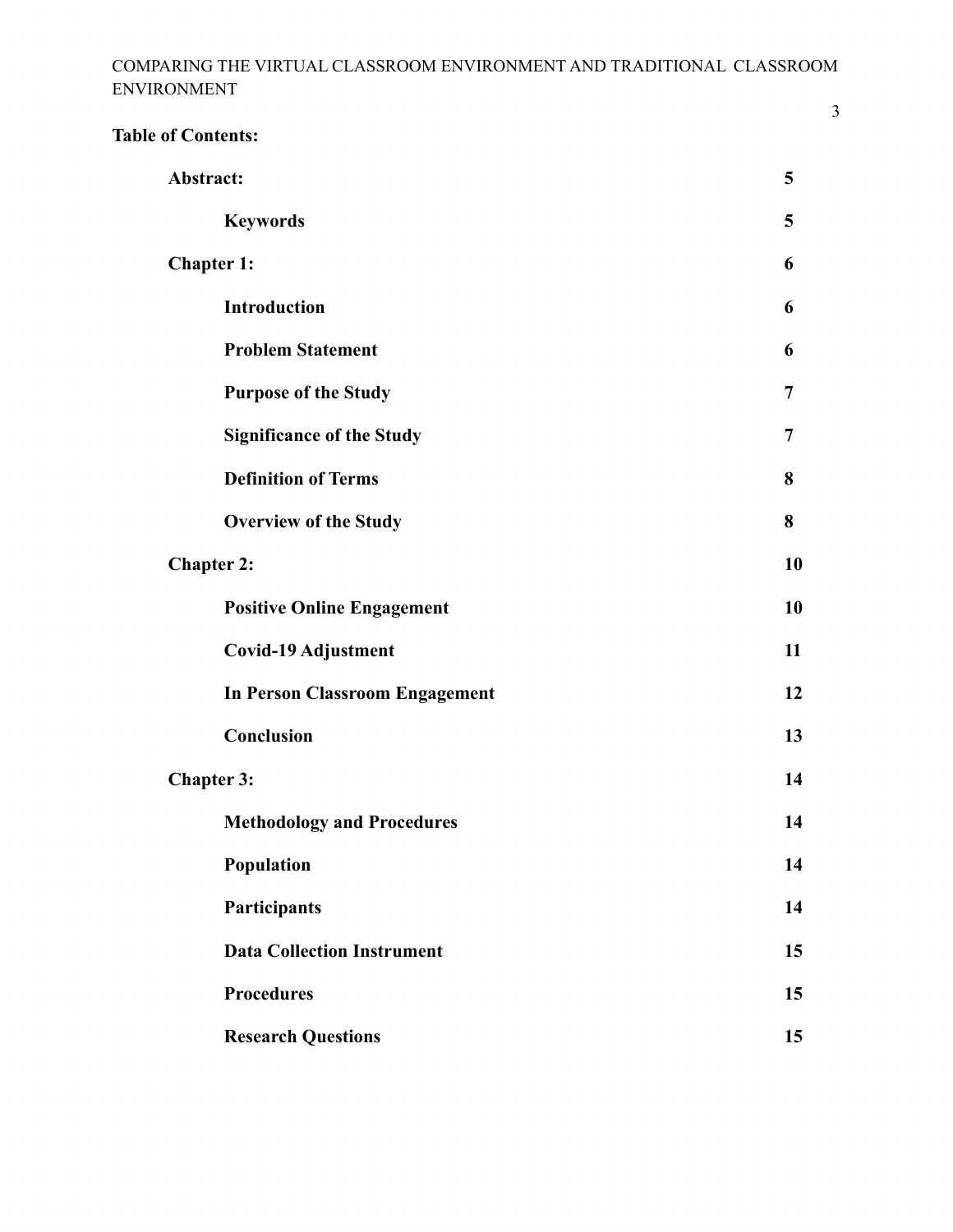| <b>Chapter 4:</b>                        |    |
|------------------------------------------|----|
| <b>Data Collection</b>                   | 18 |
| <b>Study Results:</b>                    | 19 |
| <b>Traditional School Environment</b>    | 19 |
| <b>Student Progression</b>               | 20 |
| <b>Chapter 5:</b>                        |    |
| <b>Summary of the Findings</b>           | 21 |
| <b>Limitations of the Study</b>          | 22 |
| <b>Recommendations for Further Study</b> | 22 |
| <b>Implications</b>                      | 22 |
| <b>Conclusions</b>                       | 23 |
| <b>References</b>                        |    |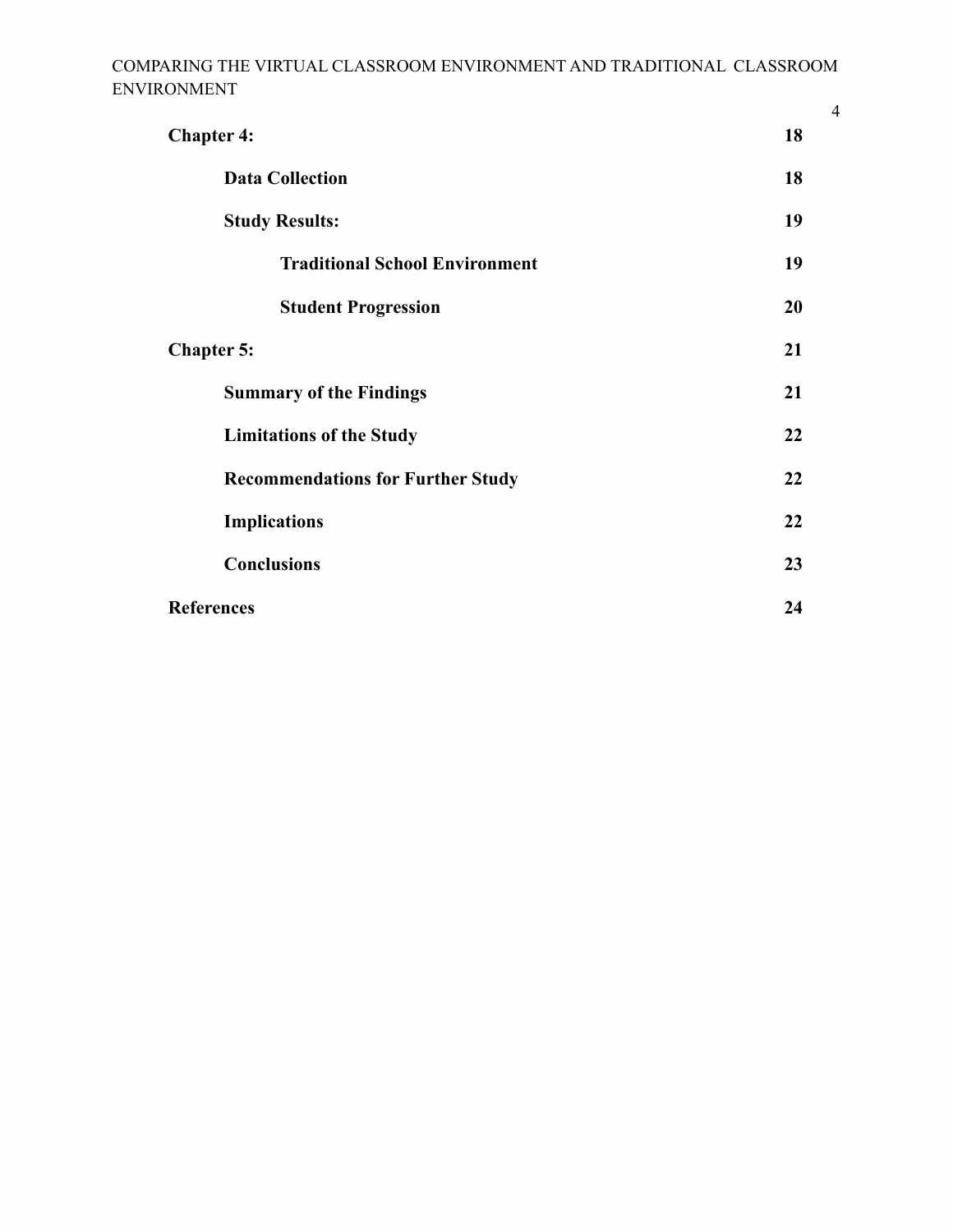5

### **Abstract:**

The purpose of this study was to examine the effects of how students understood academic material in a virtual classroom compared to a traditional classroom. The sample consisted of the following students: sixteen male seniors, five female seniors, five male juniors, three male sophomores, one female sophomore, five male freshman, and two female freshman of various racial, religious, socio-economic backgrounds. Data was collected through a qualitative test to account how students compared their experiences of the virtual classroom setting versus a traditional classroom environment. The study took place during a global pandemic caused by the Novel Coronavirus which has had a massive impact on the way teachers had to teach. Comparing the experience of the students with ways that the virus made virtual classrooms more necessary than before on nine to twelfth graders.

**Keywords: Covid-19, virtual classroom environment, traditional classroom environment, engagement, Zoom.**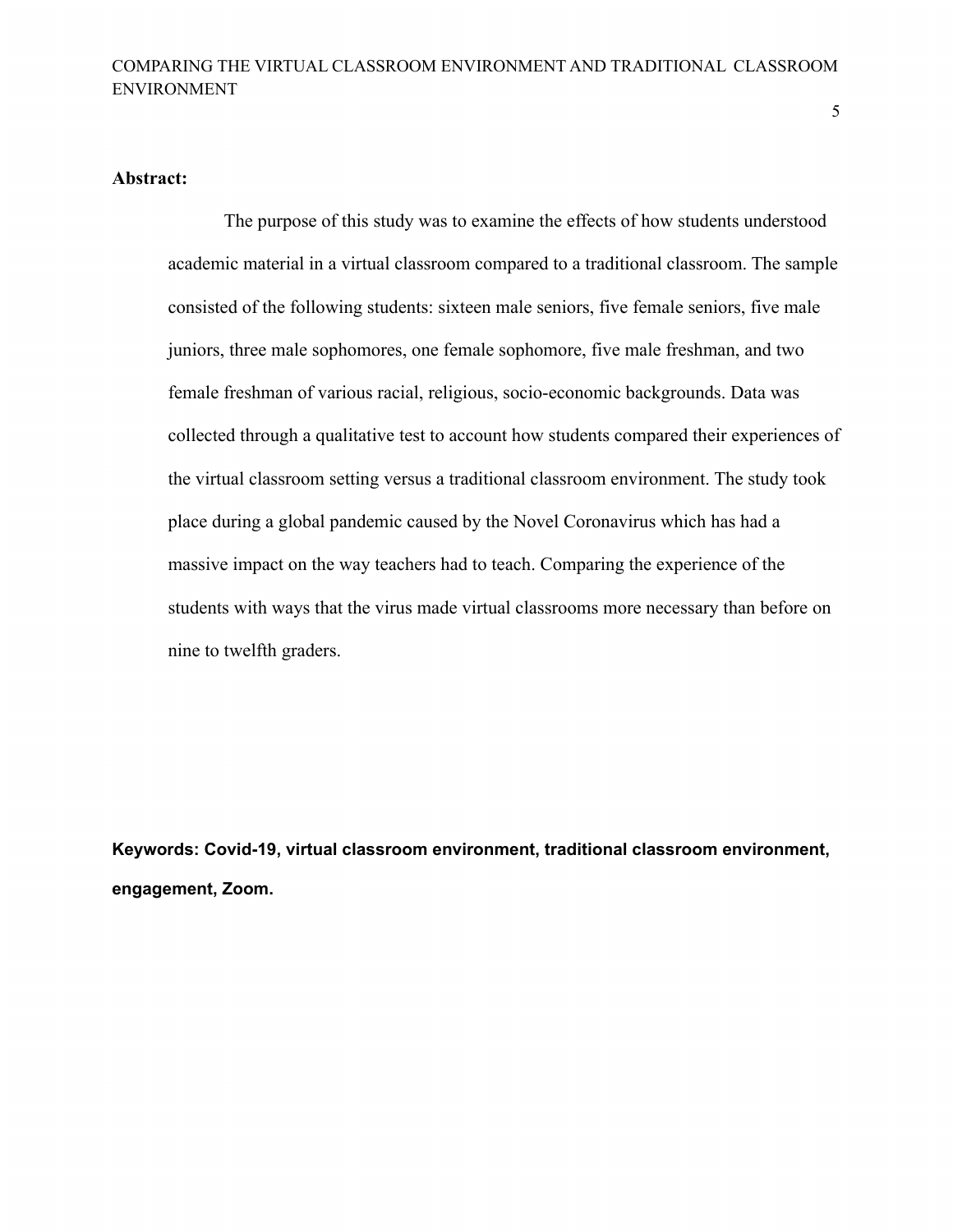#### **Chapter 1**

### **Introduction:**

The Covid-19 pandemic has affected life drastically in every function of society. Education has experienced different changes to how students learn (Rebeca Soler-Costa... (2021) Barnes, C. (2020) Francis, G. (2016)). The learning environment has changed to a virtual setting that is different than what the students have been accustomed to. The traditional classroom environment is one that helps students of all IEP/504 backgrounds as the teacher can accommodate the learning needs. Also, students have felt disenchanted towards the experience of listening to a teacher talk on Zoom and/or Google Meets (School, E., & Planchon, E. (2020)). The research identifies the comparison of the virtual classroom compared to the traditional classroom.

#### **Problem Statement:**

The Novel Coronavirus Virus has affected every facet of life but when it comes to education the issue is that virtual school has now become normality. Before it would be used for select programs and needs but now all public secondary education is using a hybrid or full virtual program. The issue is that the majority of students lose many elements of the "traditional experience. Students in the class are able to have full engagement but with a virtual classroom setting, this engagement is often lost. Including engagement in virtual courses and classrooms is the key to students gaining a better, closer classroom experience that will increase their learning and understanding.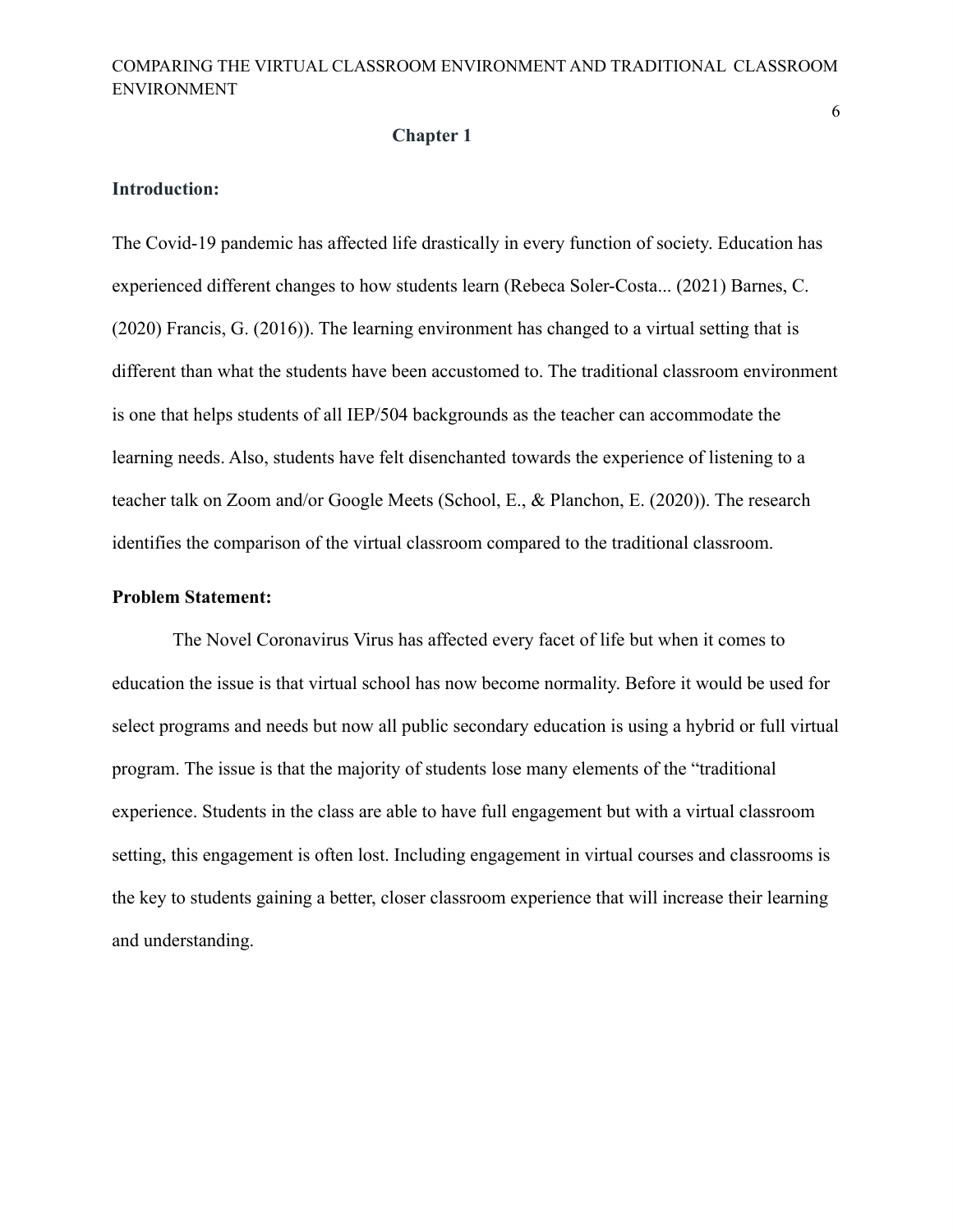#### **Purpose of the study:**

The purpose of this study is to examine the elements of engagement in the virtual classroom. Often students lose engagement due to the lack of activity or a failure of understanding how a virtual classroom should be set up (BAO, A. 2020) (Bailey, J., et al., 2020).

## **Significance of the study:**

With this data, teachers can successfully understand the strategies that are possible to replicate classroom engagement and environments. This study showcases many different techniques that will create a unique experience. The virtual classroom is capable of providing the same level of engagement and beyond. Many of the techniques are able to involve the use of interdisciplinary instruction, virtual environments, and quick travel to unique destinations (Calabrese, M., & Nasr, A. (2020). Hampels, R., & Pleines, C. (2013)). Previous studies indicate that the majority of virtual experiences that are positive are due to a large portion of the engagement. The teacher has developed an understanding of the nuisance of virtual classroom environments. A majority of the successful programs are incorporating experiences such as SecondLife and virtual realities that allow students to experience places and things that would otherwise be impossible in the classroom. Also, the purpose is that the virtual classroom can be a successful environment and experience that will give the students a proper learning experience and education (Kim, P et al., 2013).

Participants in this study will be twelfth-grade students with a few students of the nine, ten, and eleventh grades in the Supply Chain Management and Logistics semester course. These students, around the ages of 14 and 15. The student population in this study comes from a suburban area within the Tri-Cities region of northeast Tennessee. The independent city-school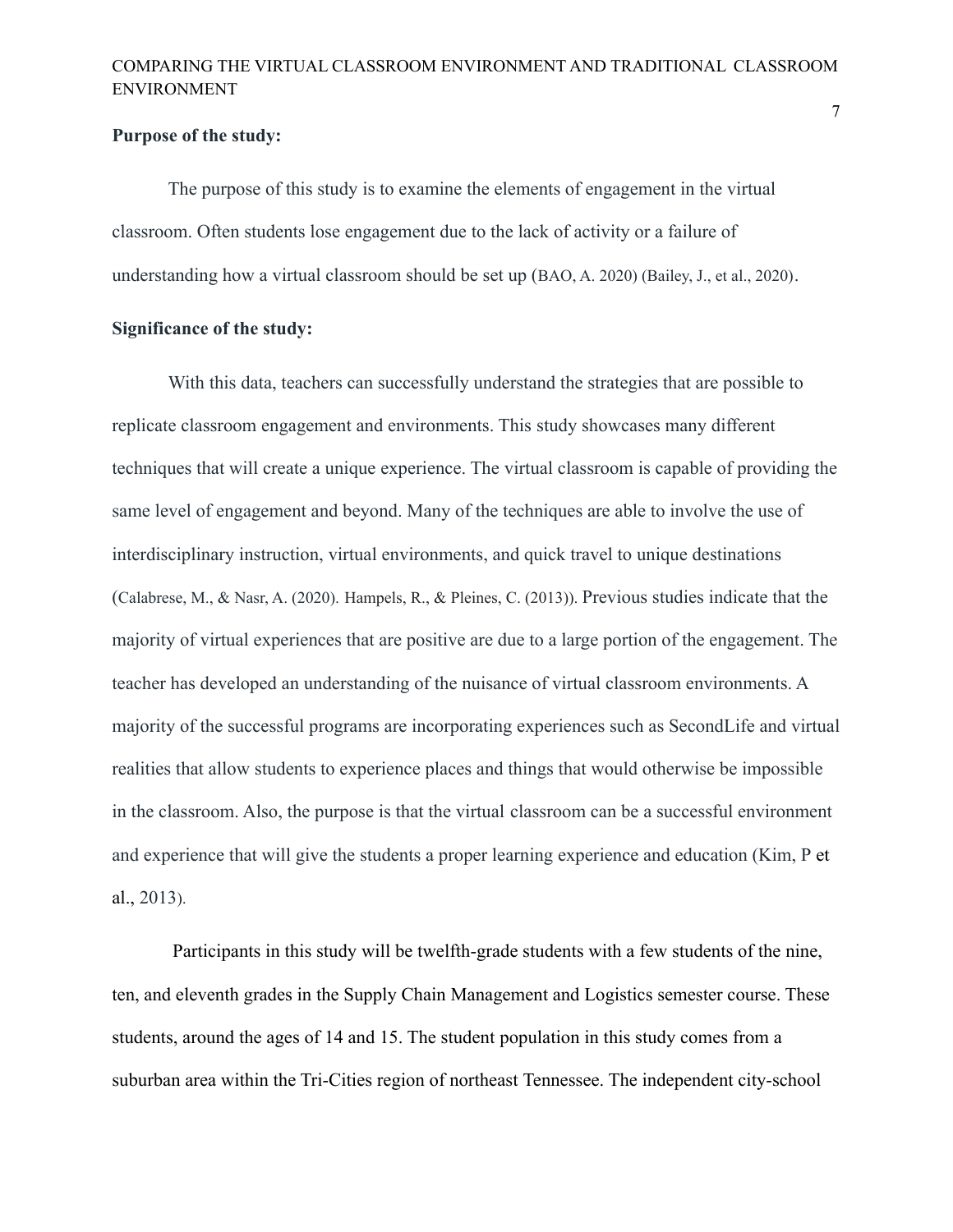system lies in Sullivan County and houses all of the Kingsport City schools. The next chapter looks at the Covid-19 adjustment, positive online engagement, and in-person classroom engagement.

### **Definition of Terms:**

*Covid-19***:** Short for the Novel Coronavirus-19 pandemic. The main reason education was shifting from traditional to virtual learning.

*Virtual Classroom Environment***:** Due to the outbreak of the covid-19 pandemic classes have begun to be taught using virtual conferences on platforms such as Zoom or Google Meets which allow students to attend from anywhere.

*Traditional Classroom Environment:* Students are all taught in one physical location with all class members by the teacher using pedagogies.

*Engagement:* refers to the degree of attention, curiosity, interest, optimism, and passion that students show when they are learning or being taught, which extends to the level of motivation they have to learn and progress in their education.

#### **Overview of the study:**

The purpose of this study is to examine the elements of engagement in the virtual classroom. Often students lose engagement due to the lack of activity or a failure of understanding how a virtual classroom should be set up (BAO, A. et al., 2020)(Bailey, et al., 2020). This thesis comprises five chapters. Chapter one contains the introduction, problem statement,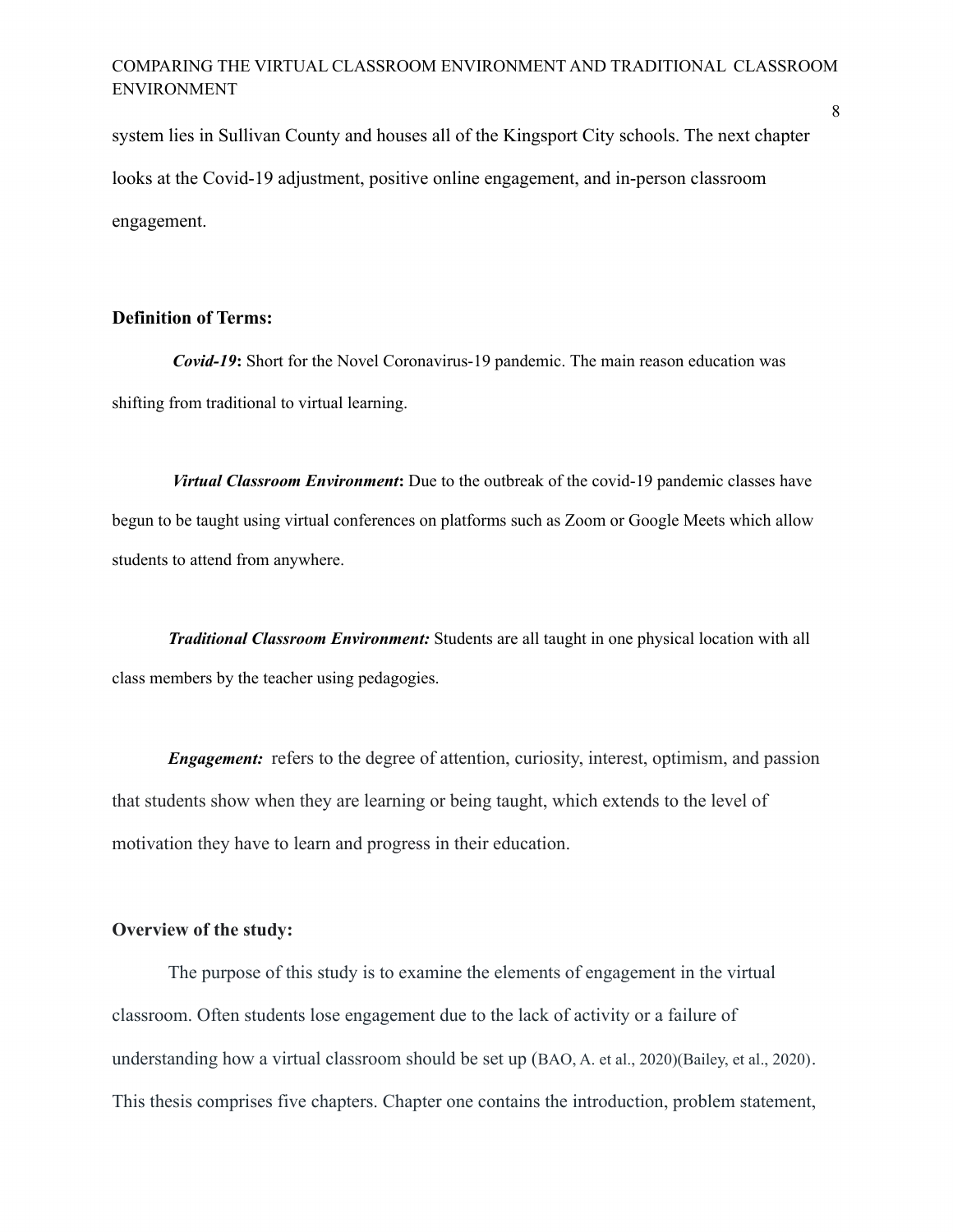purpose of the study, significance of the study, definitions, and an overview of the study. Chapter two consists of a critical review of the literature. Chapter three consists of research methods used in the study. Chapter four consists of findings of the study. Chapter five contains a summary of the findings, limitations, recommendations, and conclusion.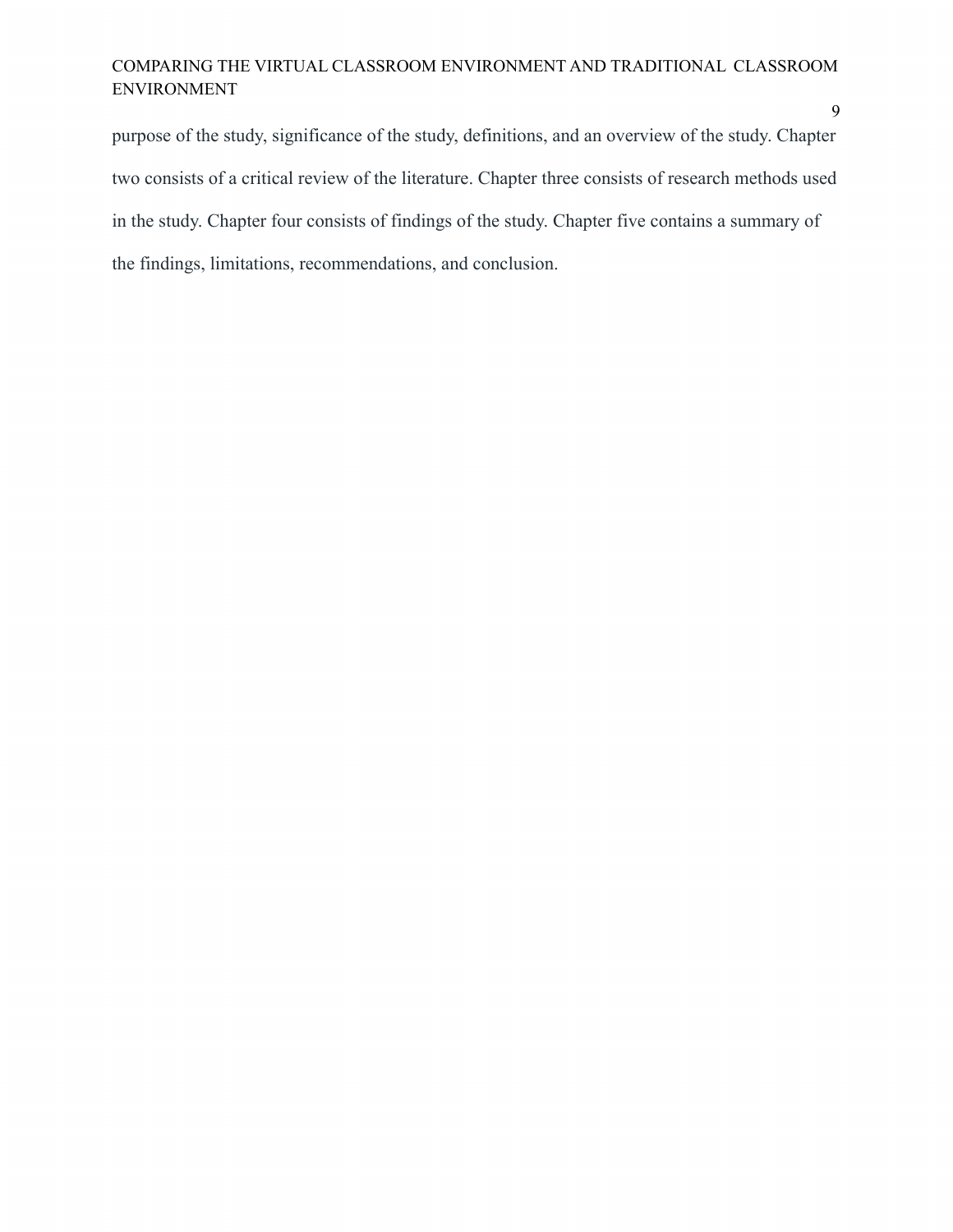#### **Chapter 2**

#### **Positive Online Engagement:**

Students have a better chance of earning a half-letter grade lower in an online course compared to students in traditional courses. (Brau et al., 2017) To create a more balanced and better online course to have all different learning styles the online courses are in need of becoming more engaging.

Good online classroom interaction using screencasts was studied from 2011 to 2016 by the Rochester Institute of Technology. Screencasts were able to be uploaded onto a teacher's website that can then be used by the students. The screencasts allow the students to control the pace at which they work which would not be possible in the traditional classroom. Students are able to support their own academic needs and learning which helps them improve upon their grades that would not be possible in a traditional classroom due to time constraints. (BAO et al.,2020).

Teachers are also using more creative outlets to help drive learning. Using second life, a virtual online-based game that allows people to have a literal second life can be used to create a greater active and engaging learning environment. Second Life creates learning activities that focus on communication skills the students are in need of. Students are able to move around in the game world and be graded upon their experience as an individual or as a group. The students are also learning and seeing new realities that would not be possible without it. (Codier, E. (2016).

Also, the use of Ipads, Virtual-Reality headsets, and other electronic devices are able to change the classroom experience. The schools would be able to loan out these devices to students participating in an online course. Students would be able to access and see new places, people,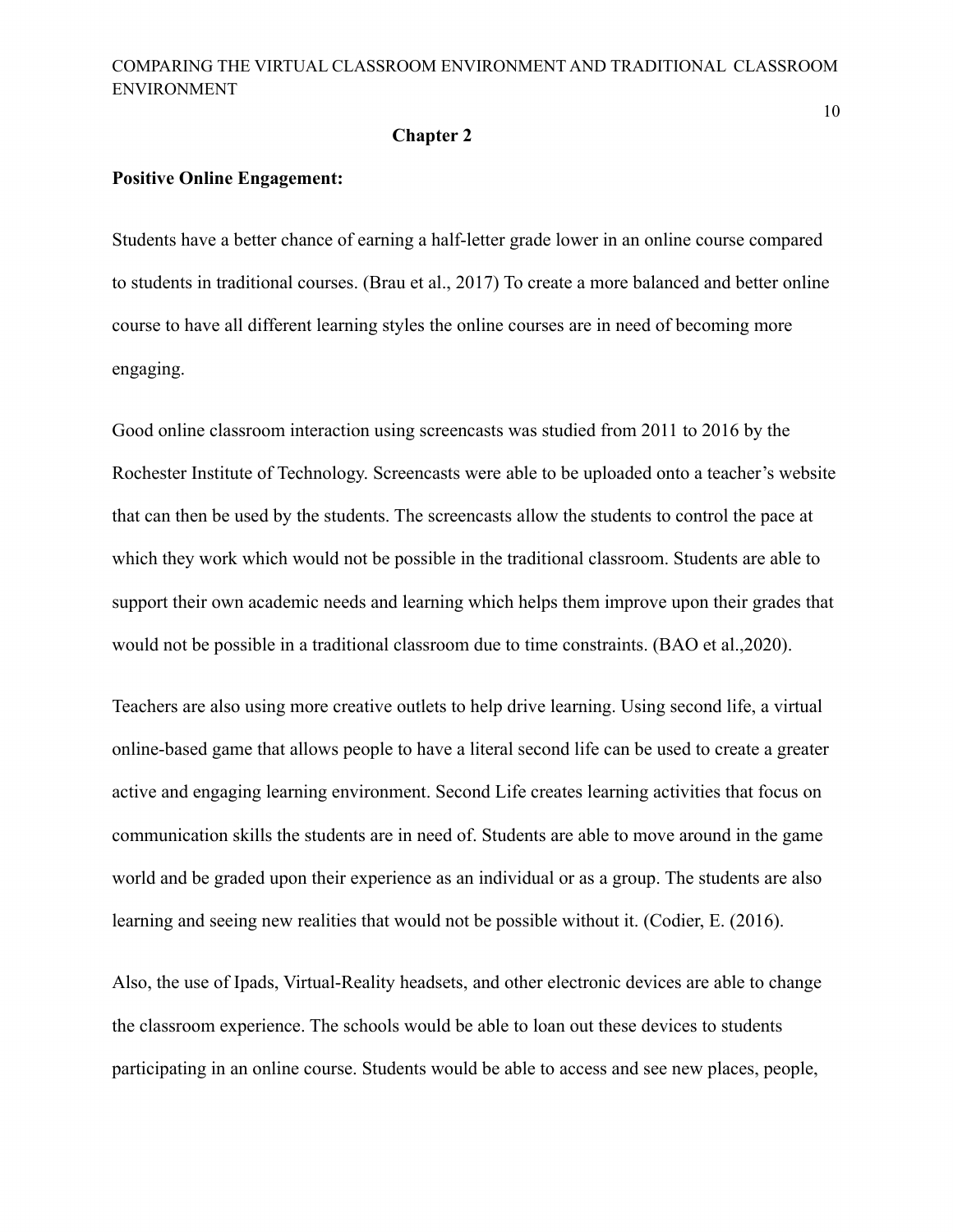things, and experiences. The class does not simply have to be one that is distant from the material but can give real-life examples that will allow students to engage and understand why it is important to learn what is being taught. (Ioannou, M., & Ioannou, A. (2020)). This can be done using online group work that allows students to be able to be held accountable by their peers and teacher. In addition, too, various discussions can be posted in online forums to foster communication between students on the topic and be reviewed by the teacher. (Jianzhong Xuet al., 2015).

## **Covid-19 adjustment:**

Novel Coronavirus-19 has affected all lives in every way. The school has become virtual and a new adjustment for high school. Technology has enhanced secondary education for years as universities were well adjusted to teaching online. High Schools are having to adapt to virtual learning and for the majority of students, it has not been pleasing. Students are having difficulty engaging in listening to teachers through Zoom or Google Meets simply due to the lack of a connection between teacher and students.

Students have also had to adjust to more distractions while working from home. It is easier for a student to play Xbox than to sit and do homework. "According to the U.S. Department of Education, distance education refers to "a formal education process in which the student and instructor are not in the same place."3 This definition includes educational experiences that involve the transmission of information between students and faculty and the assessment of student learning, which may occur in online and offline pedagogical contexts." (Lamont A. Flowers et al., 2014).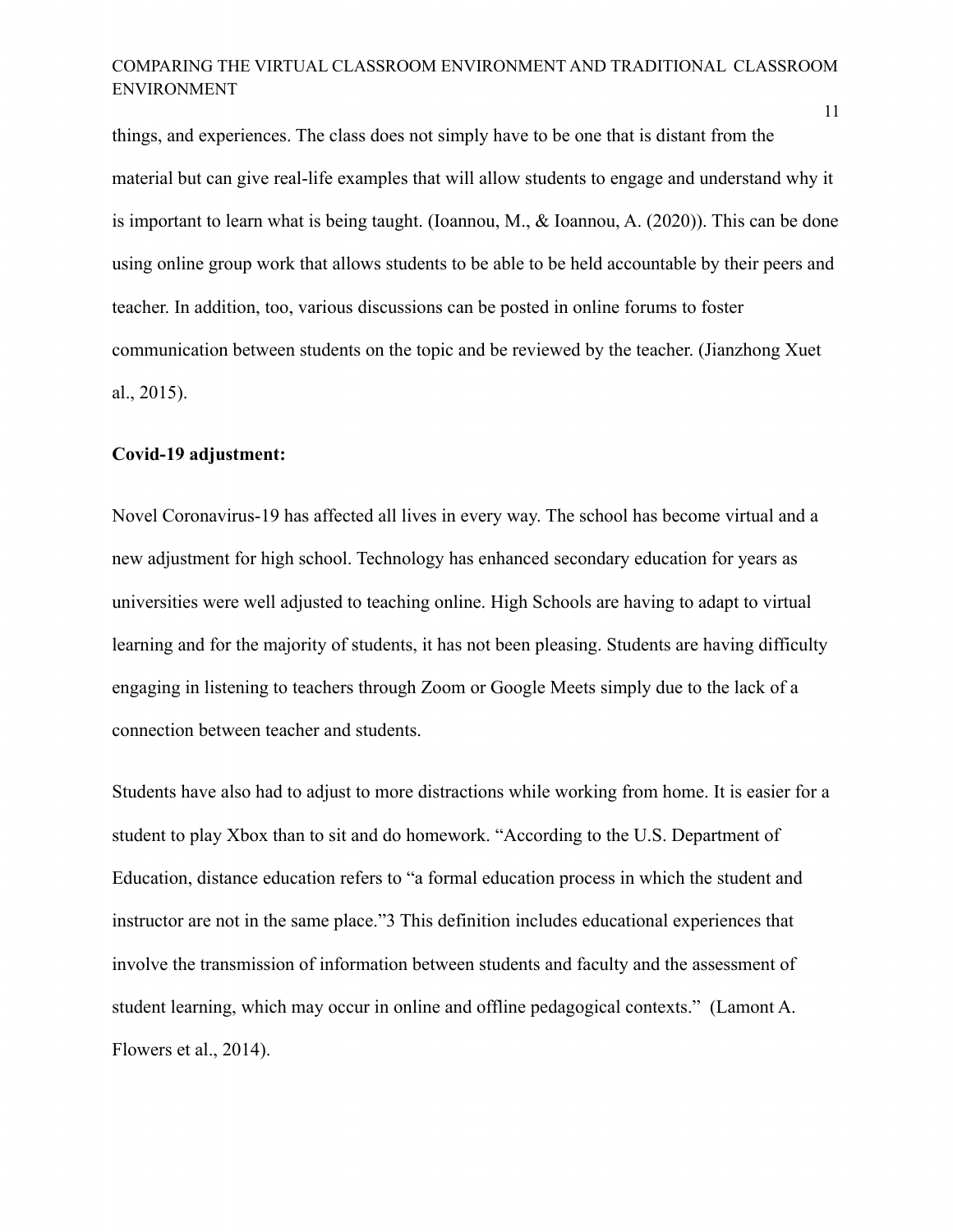Distance education adjustment has made discussions through text only, structured, and limited compared to verbal discussions with a common normal interaction. Also, students went from a certain performance caliber to a caliber that just submitting an assignment or showing up on a Zoom call was good enough. This sort of engagement was being rewarded by the school system. Stress lessened and when students experienced the more traditional classroom environment students had to catch up. (Ioannou et al., 2012).

#### **In-person classroom engagement:**

In-person interaction has always been the main staple of normal classroom interaction. Often students are motivated if they prefer the teacher or the subject. During the Covid-19 pandemic, even students' preferred subject matter have seen their engagement slipping. What does the classroom interaction do well?

First, the classroom climate or environment provides the students with a feeling of connectedness that the virtual does not offer. "Teachers, as well as schools, make a difference is a finding that has received increasing support from educational research over the past decades. Studies using large databases and multilevel modeling techniques have consistently found that teacher effectiveness influences students' achievement, and is one of the main indulgences on student progress over time." Muijs et al., 2015). The better the teacher is in engaging students the better their success will be.

Second, one study said, "Although a variety of asynchronous interaction means (such as various discussion forums, message center) was provided to the students, the students were found not to make active voluntary use of them." (LAI, C et al., 2011). Students are not engaged in the virtual discussion boards compared to when students are involved in the classroom. The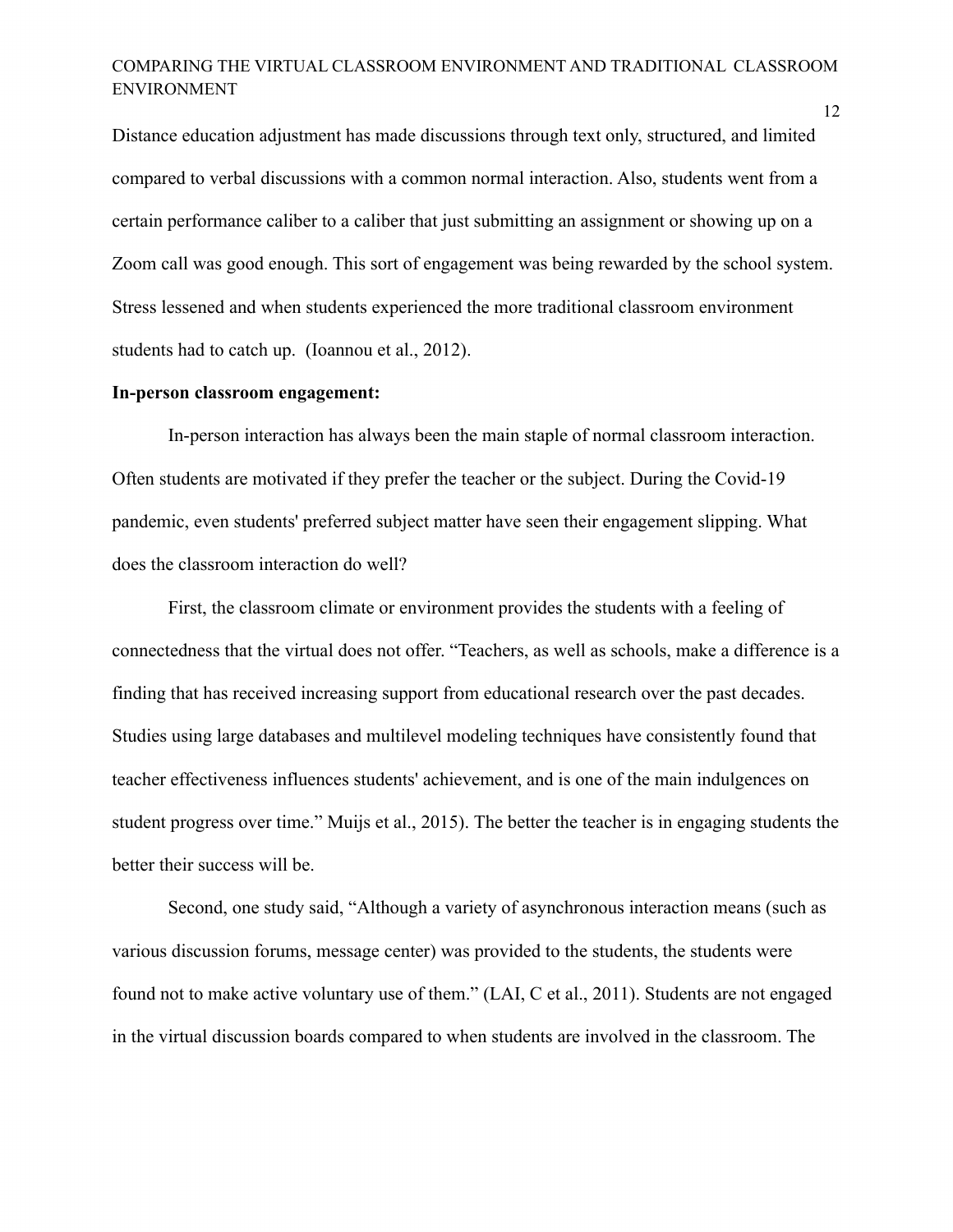important aspect of virtual discussions and class setting participation. Students claimed that they would participate less in classes during the virtual setting because it felt distanced from them.

# **Conclusions:**

Positive online engagement is possible and significant for students to gain the same attributes that would be achieved during a traditional classroom environment. Different teaching tools and becoming creative with the ways that virtual classrooms are taught can bridge the gap students experience during virtual classes. It is possible for students to have the same experiences as that is possible in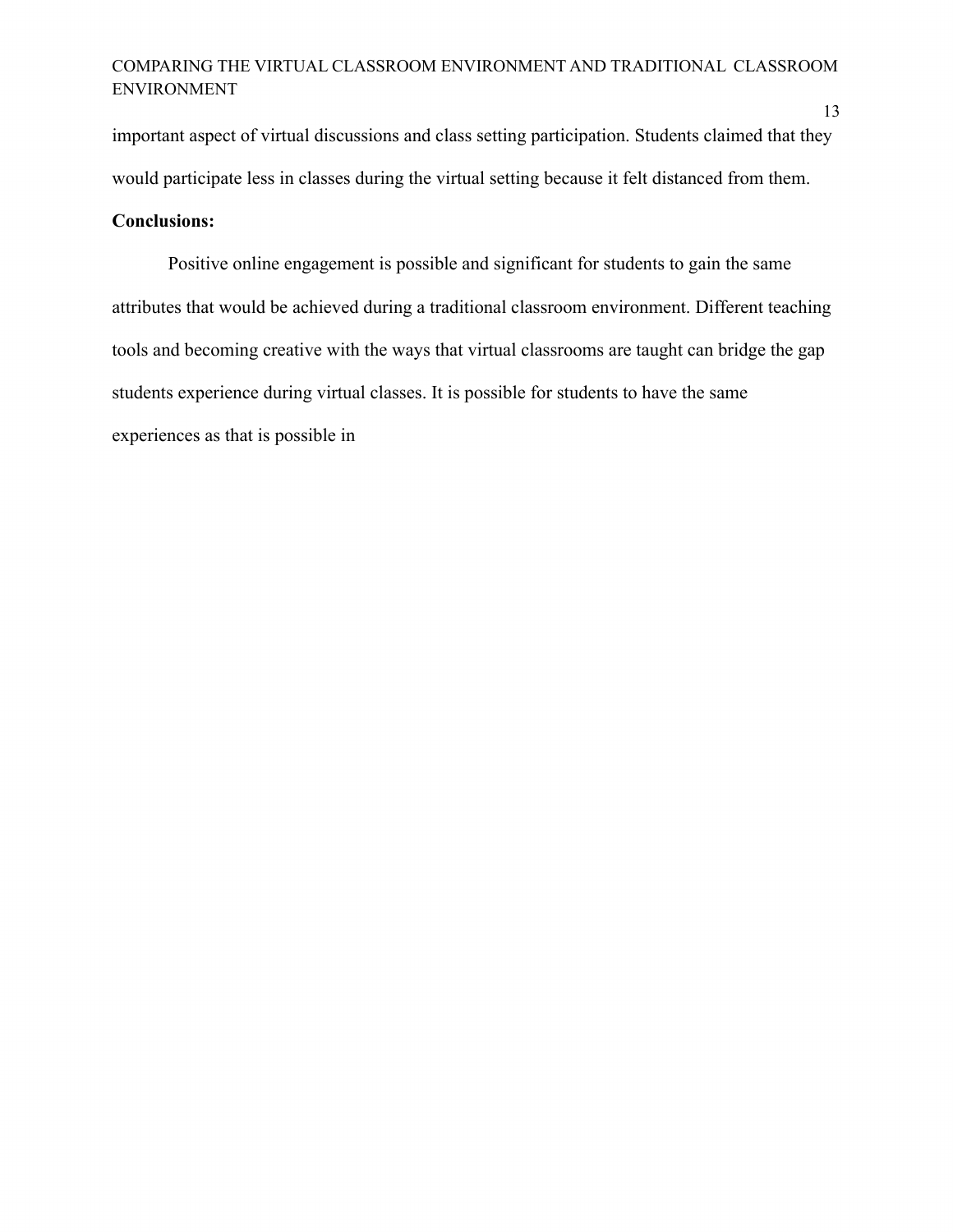#### **Chapter 3**

#### **Methodology and Procedures**

The purpose of this study was to examine the effects of the virtual classroom and traditional classroom environments. Students have been asked questions through a Google form to determine their overall experience using virtual platforms such as Zoom and Google Meets compared to being back in a face-to-face classroom or traditional environment. This was used to develop and determine an understanding of how students' learning experience was in each setting. This chapter explains the population, sampling procedures, data collection procedures, and research questions.

#### **Population**

This research took place in an urban high school in Northeast Tennessee. The school had students enrolled in grades 9-12. The ethnic demographic breakdown of the school was 80% white, 7.1% African-American, and 5.8% Hispanic. The remaining students identified as "other" in race. 40.6% of the students were recipients of free or reduced lunch. The student-to-teacher ratio is 15.7.

## **Participants**

The participants of this study consisted of two multi-grade level students in two supply chain management and logistics classes. Of the total of 40 students, 38 students participated in the study after permission was granted by parents and guardians. Eight students were female and 32 were male. Of the participants 32 were white, 5 were African American, 2 were Hispanic, and 1 was Asian American. The ability level of the students varied. Two students had an IEP and one student had a 504. The students were between the ages of fourteen and eighteen. The participants were not selected randomly as the researcher had already been assigned to this class.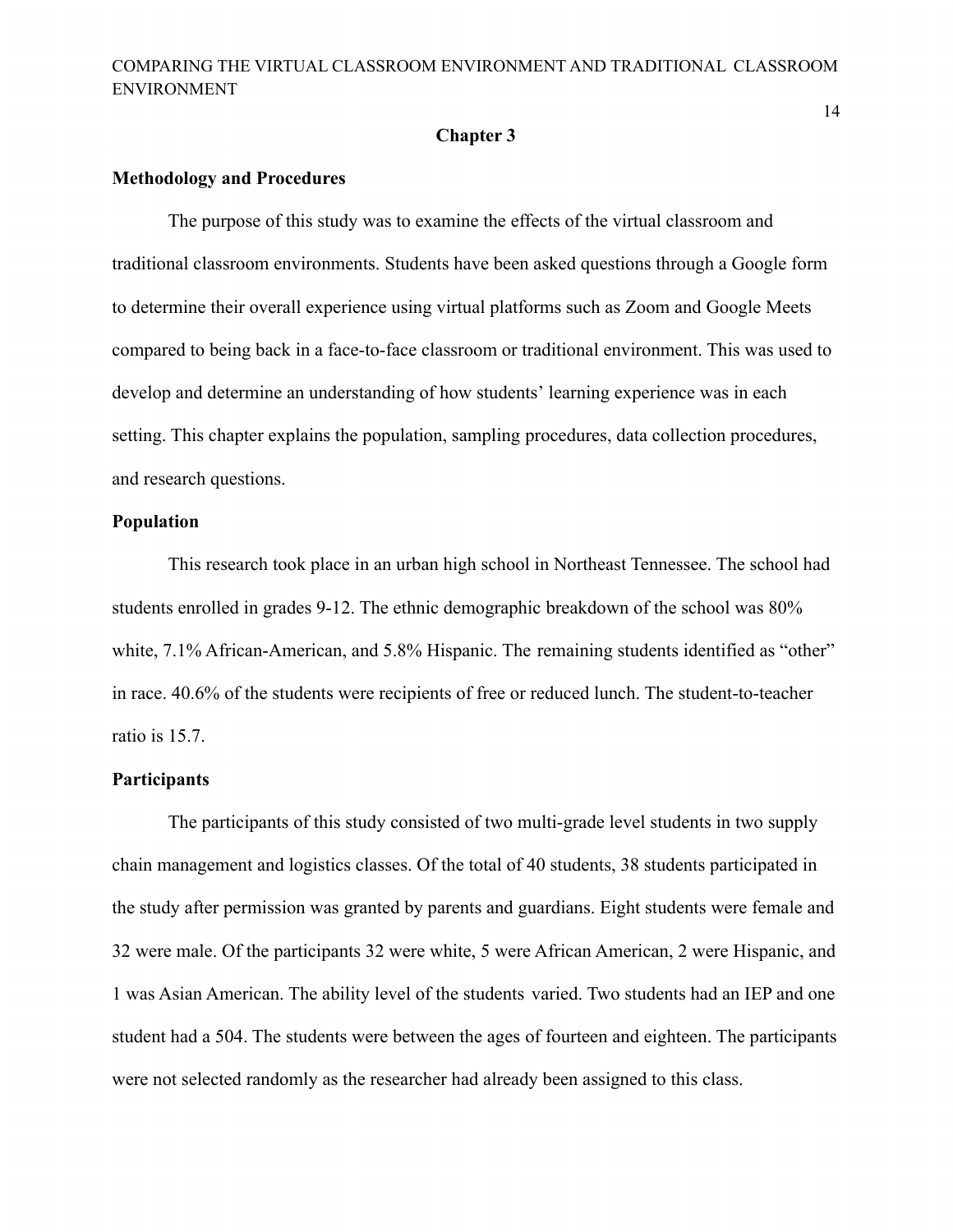#### **Data Collection Instruments**

Data were collected from students' experiences during the virtual and traditional classroom settings. The researcher gave students an unlimited amount of time to answer the research questions in the research questions subheading later in the chapter. The time overlap consisted of two eighteen weeks divided into four quarters. Students have provided their feedback upon not just how this class was virtually compared to online but their overall experience with all their classes during this time.

## **Procedures**

Permission was granted from the principal of the school to conduct this study. The researcher has also been granted permission from Milligan University. Permission slips were also sent home in order for the students to be able to participate in the study. After receiving appropriate permission, the study was conducted using two different sets of vocabulary words at complementary difficulty levels. These classes were block-scheduled, which means that each class is ninety minutes long and after eighteen weeks, the class is concluded. The participants' responses are done anonymously and allow students to give truthful responses.

## **Research Questions**

**Research Question 1**: How was your experience using the Zoom platform compared to traditional classrooms?

**Hypothesis 1:** Students will most likely have formed a negative experience towards the Zoom citing ideas such as boring and/or lack of engagement and depth of content.

**Null Hypothesis 1:** Students experienced negative outlooks and felt the classroom engagement and motivation for the classes were difficult.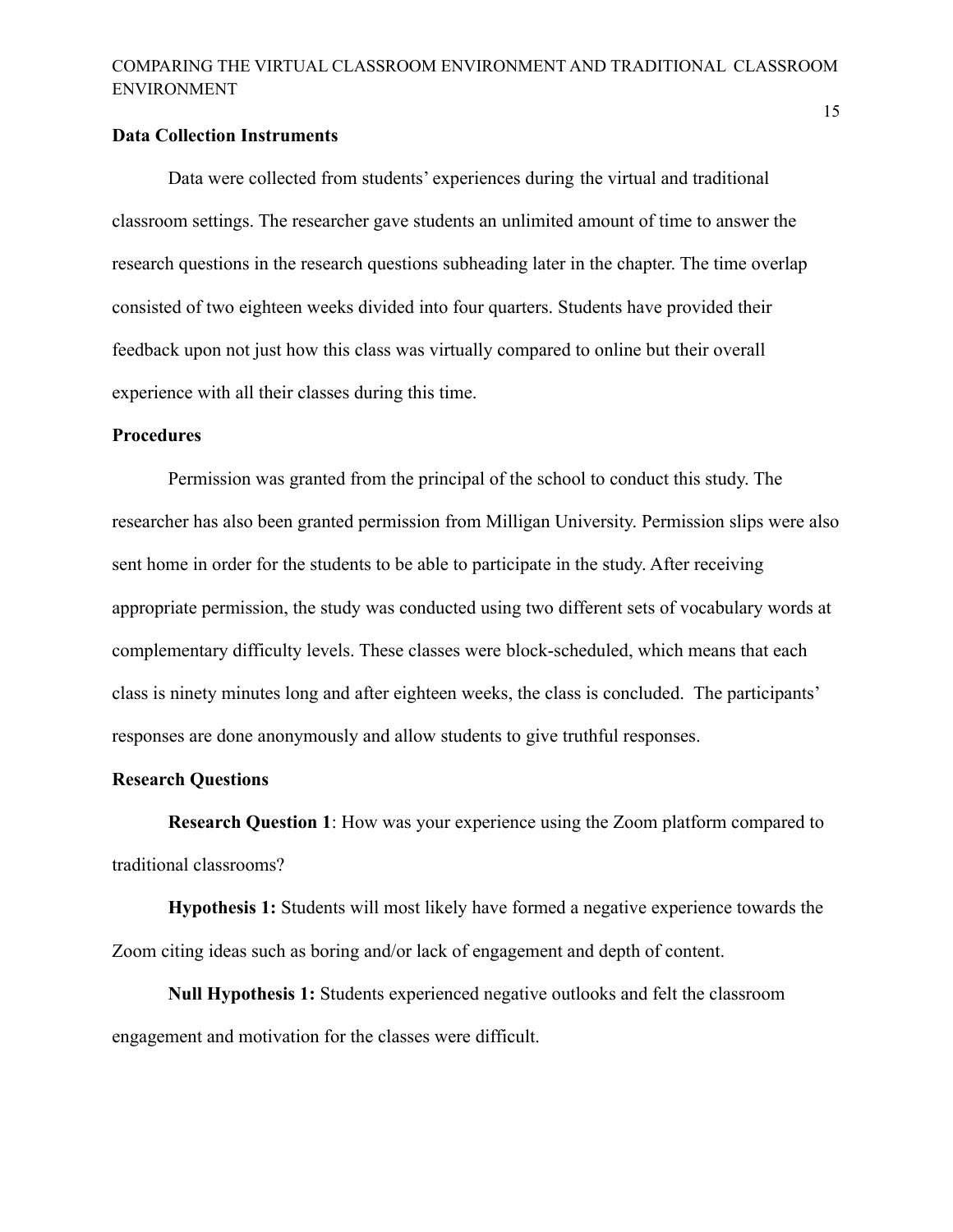**Research Question 2:** How has the engagement of Zoom compared to the traditional classroom?

**Hypothesis 2:** Students will have either enjoyed it because it allowed them to do other activities or disliked the fact that they are not able to be in class.

**Null Hypothesis 2:** Students overall felt that Zoom and Google Meets did not allow them to engage with the classes which caused overall grades to drop.

**Research Question 3:** Has internal and external motivation become easier or harder when virtual compared to traditional?

**Hypothesis 3:** The majority of students will cite a lack of motivation as they feel no real connection to their teacher.

**Null Hypothesis 3:** Students overall felt motivation was better in the classroom because of the in-school setting and ability to interact with their teachers.

**Research Question 4:** Have you felt you are prepared for the next grade level?

**Hypothesis 4:** The majority of students will have claims to a lack of preparedness

**Null Hypothesis 4:** Students overall did not feel prepared for the next grade level or college as they felt a lot of important time was missed and/or the virtual classroom did not consist of satisfying learning.

**Research Question 5:** What additional positive or negative thoughts do you have on virtual vs. traditional schooling.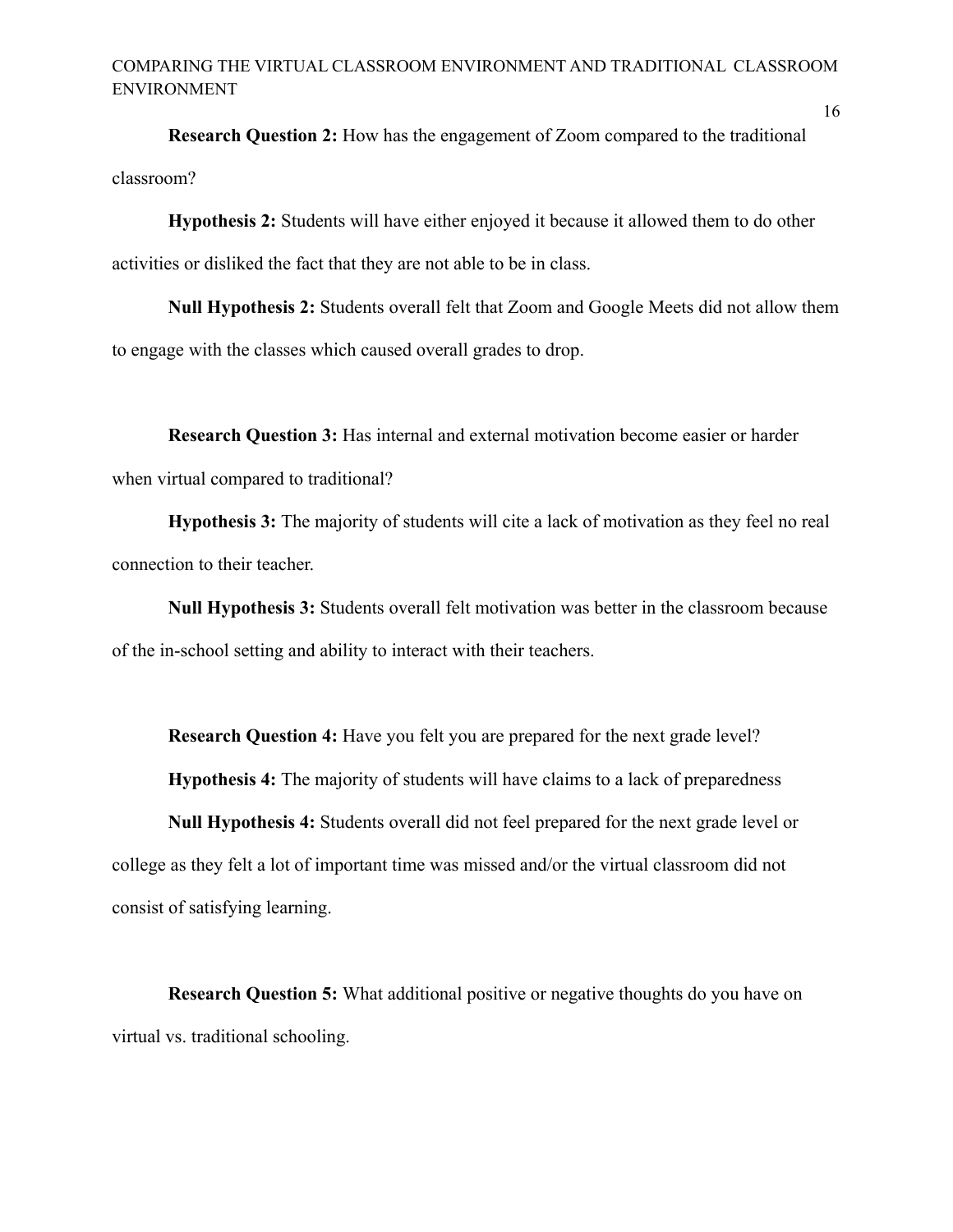17

**Hypothesis 5:** The students will have identified negative emotions due to lack of connections, missing friends, and not having the experience they were accustomed to.

**Null Hypothesis 5:** Students overall admitted to a tough adaption to virtual school. The students did however enjoy increased time with family and other non-school-related activities and hobbies they could not do otherwise.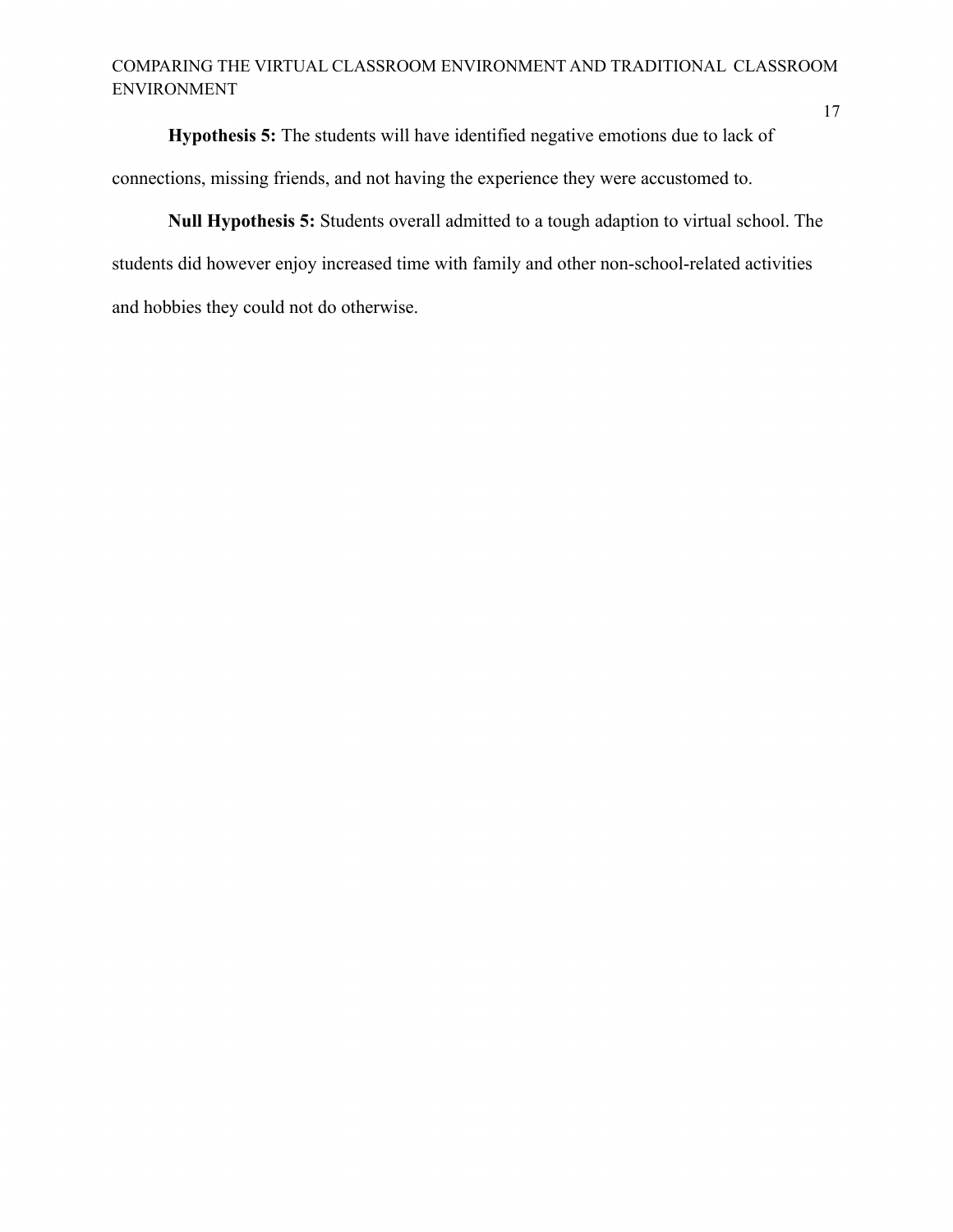# **Chapter 4**

# **Data Collection:**

The purpose of this study is to examine the elements of engagement in the virtual classroom. The data was collected one month after students had given parents consent forms. The response rate was relatively low due to interruptions in the calendar and the novel coronavirus, which consisted of 34 participants. Students' responses remained anonymous and their age, race, and gender were not asked for the survey.



Students who preferred virtual to traditional school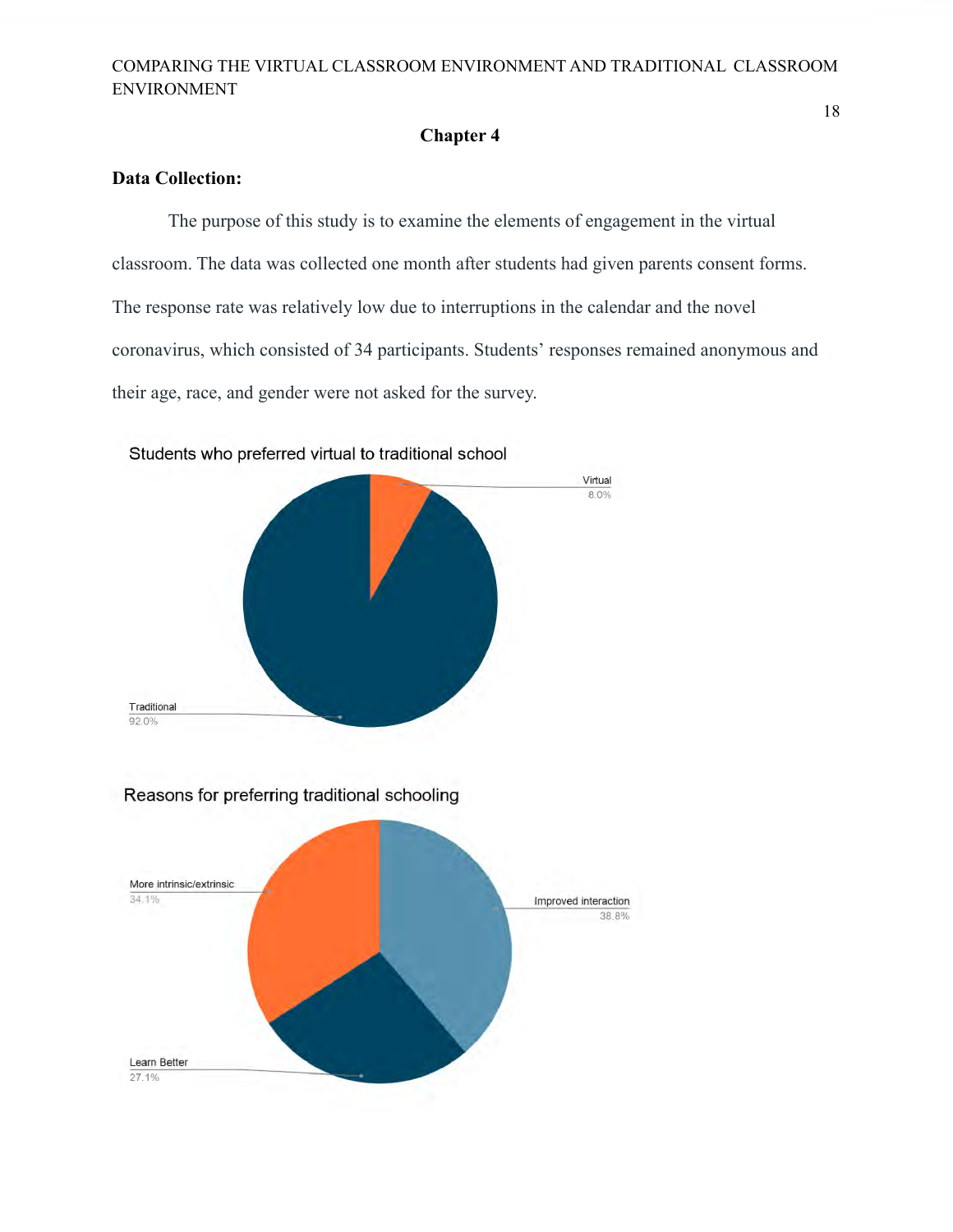19

### **Study Results:**

## **Traditional School Environment:**

The traditional school environment has many elements involved, such as motivation (intrinsic and extrinsic), Improved interpersonal interaction, and better learning. The majority of students felt their intrinsic and extrinsic motivation improved during the traditional school environment. Students felt they learned more due to having an increased connection with the teacher face-to-face than through a Zoom or a Google Meet. Students felt that they had less motivation during the virtual learning periods because they found it difficult to experience how the teacher cared about their learning while more distractions and fun opportunities were available. Students felt that the virtual classroom environment once the Zoom or Google Meet was done they also were not as accountable for their work. Also, the students felt that their grades were not going to be counted or cared about due to the global pandemic taking place.

Improved interpersonal interaction between students and teachers but also students to students helped the traditional classroom environment. Student-to-student interactions helped garner a spirit of camaraderie and helped build external motivation. Students surrounded by their friends wanted to have better grades and keep up with their class peers. The majority of students surveyed expressed that working with their classmates was more engaging than when they were doing work by themselves. Also, many students said they were able to focus more by having student-to-student interactions as a break from the monotony of schoolwork. The students could socialize before and after school that allowed a break from constant schoolwork.

The teacher-to-student interactions were vastly improved in the traditional classroom environment. In the virtual environment, students could not feel and understand how much the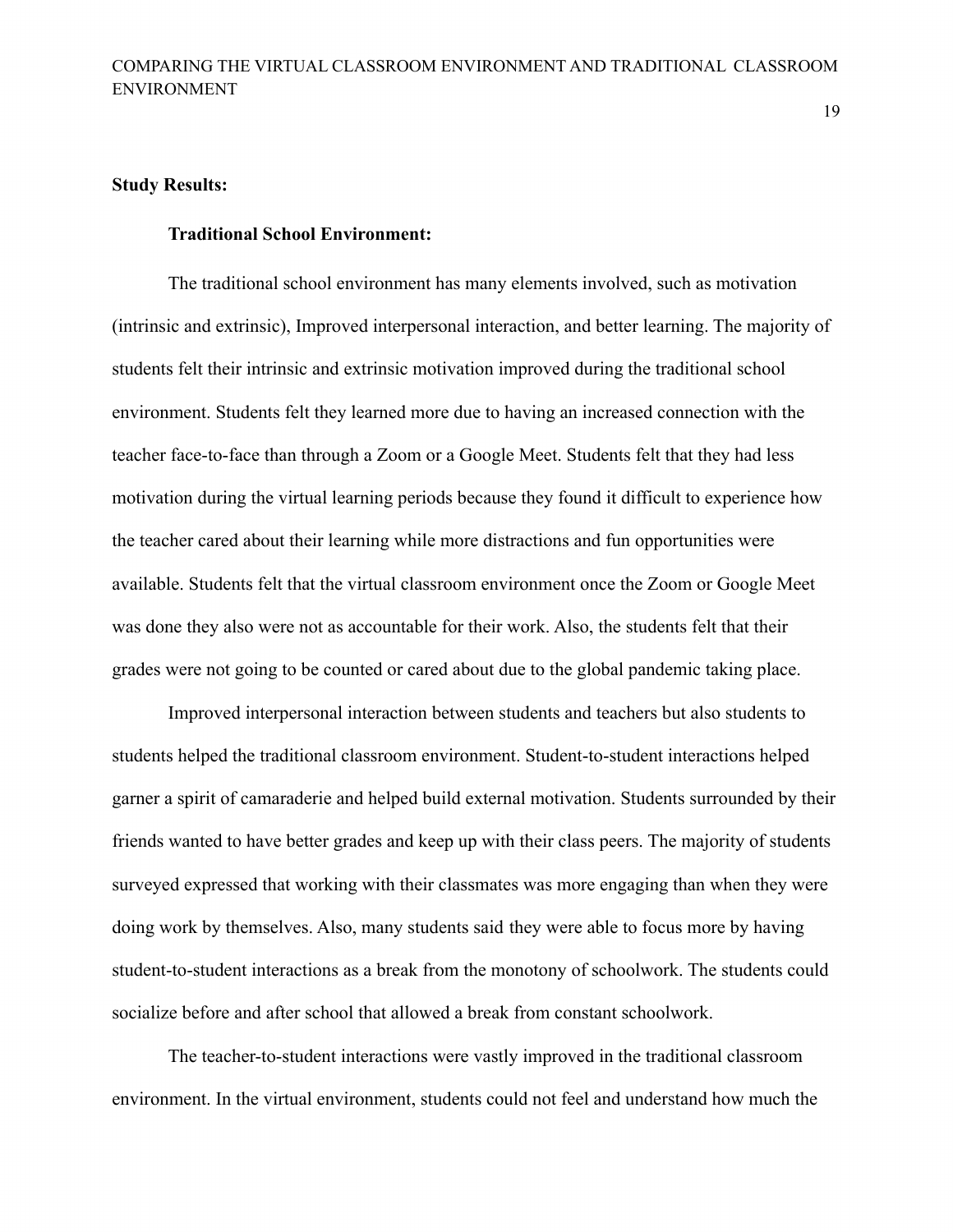teacher cared regardless of the emails and numerous check-ins. Students were more invigorated once they understood the teacher and felt the presence of the teacher that would help them with their work. Students majority felt once they were back in the traditional environment it allowed them to ask more questions and had more time to get help from the teacher. Students were relieved also they had more time to complete assignments and gain deeper insight.

Students felt they learned better due to the following reasons but also because school is a better environment to learn. The students who said they preferred virtual or hybrid classes due to their ability to play more video games or other non-school-related activities. The students who prefer a traditional classroom environment felt they gained more knowledge as class time is longer than a Zoom or Google meet. If the assignment was confusing students can use the teacher and their peers to gather more information as many students acknowledged they were prone to cheating or giving up when classes were virtual. The traditional environment is able to allow students to gain further knowledge.

## **Student Progression:**

Students were honest about their experiences in online classes, environment, and schooling. Students were asked if they feel prepared and ready for the next grade level or higher education. The majority of students felt they did not feel prepared for the next stage. To what level and extent of this unreadiness will not show until we get test scores and GPAs of the students affected by how the virtual environment has hurt students. Students have said their lack of preparedness was due to the virtual environment. At first glance, the negativity was highly attributed to this type of learning but the real problem was the lack of accountability on the students until the Spring 2021 semester. Not from teachers but from the overall school systems as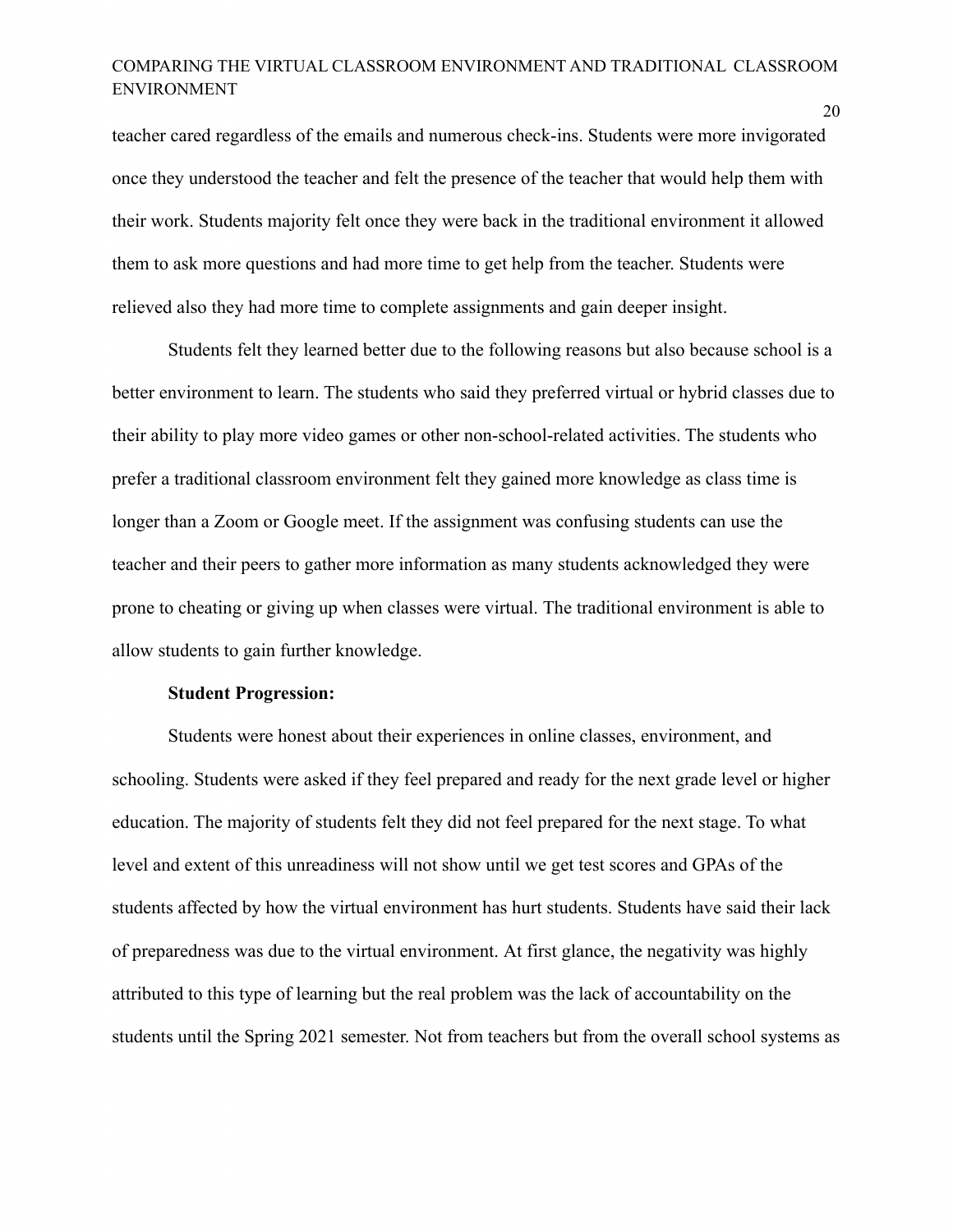a response to the newness of virtual learning in the secondary system. Without any repercussions or accountability, students are less inclined to work.

#### **Chapter 5**

#### **Summary of the Findings**

This chapter is a summary of the findings that came from the research, a conclusion, recommendations for further research, and implications that came from this study. This study's purpose was to examine the students perception of the traditional classroom environment versus the virtual classroom environment. A few questions from the study are presented below.

The first question, "How was your experience using the Zoom platform compared to traditional classrooms?" The majority of students described their experience as being poor, hard to concentrate, and uninteractive compared to what they knew. Compared to the study of the interactive virtual classroom by Hampels, R., & Pleines, C. (2013). Online activities can be used as an assessment tool and a teacher can implement normalcy in the classroom. When compared to the students virtual classroom there was a lack of normalcy and engagement. Also, teachers who were used to pedagogies in a traditional setting were having to adjust to the virtual setting.

The next question, "Have you felt you are prepared for next grade level, college, or career as a result of having more virtual classes?" All the students registered that they did not feel prepared for what was next. Many students believed they were unprepared because of the pandemic and the virtual learning environment. This study is not meant to blame anyone but simply understand how the traditional classrooms were viewed upon by the selective student survey. The authors, Sue Gregory, Sheila Scutter, Lisa Jacka, Marcus McDonald, Helen Farley, & Chris Newman in a 2015 study, discuss what platforms and funds are used to build towards an ever increased online teaching world. This article also discusses how often the virtual world of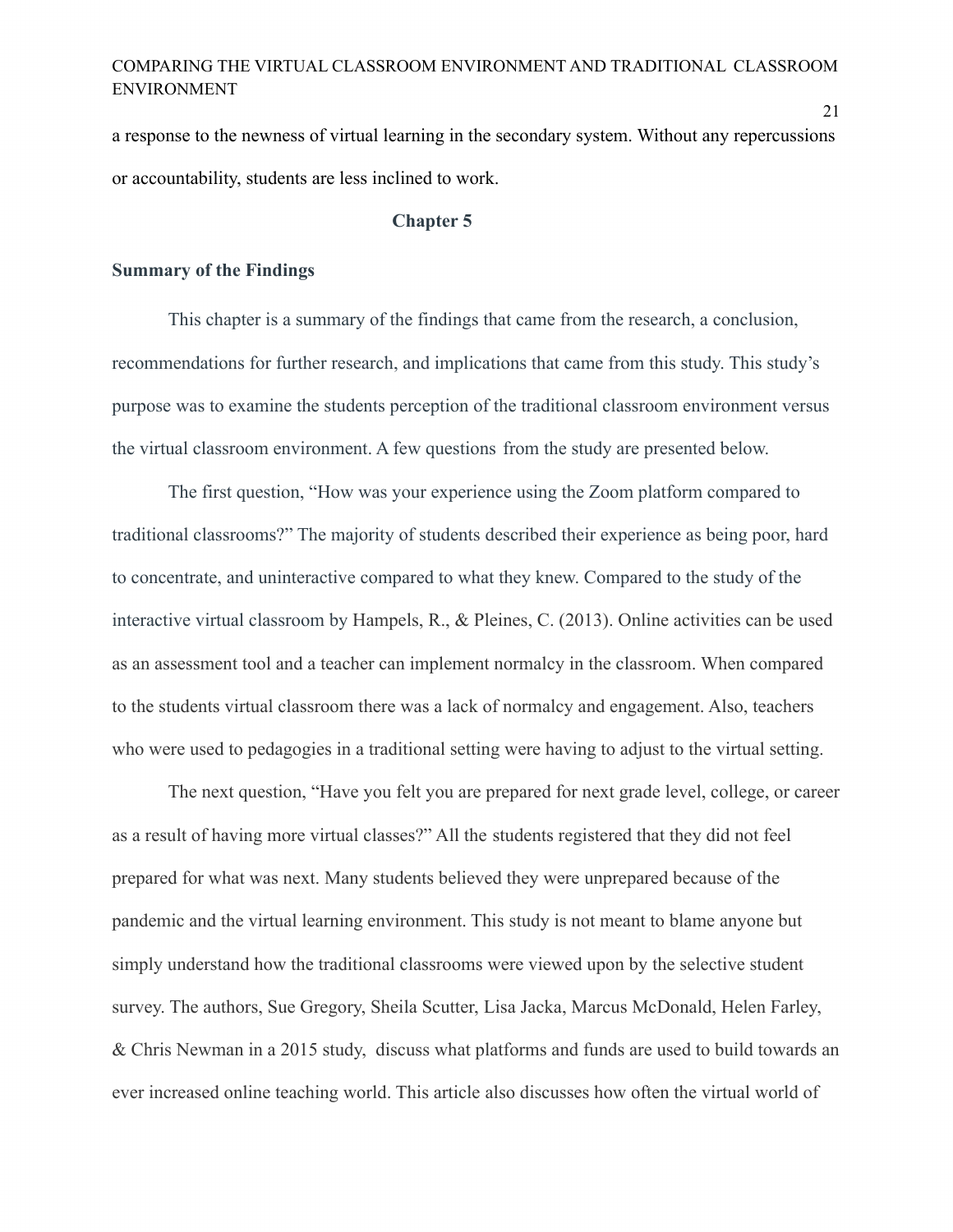teaching needs less funds, or so it seems, because unlike the traditional experience it has no physical means. It is realized that virtuality is going to become more and more relied on over the years but little funding is invested. This needs a small and successful team that can be accessible for students with troubles and that this will become an ever more powerful tool for educators.

#### **Limitations of the Study**

The study is limited to a small amount of students able to discuss their experiences with a virtual classroom environment. The study is also very limited to one high school in eastern Tennessee with a small sample size. The study is also limited to students in an elective classroom setting.

## **Recommendations for further study**

- 1. This study should be replicated with a larger research group. This would increase student experience and understanding of the virtual environment. The study could be done with multiple classes, an entire school district, or nationwide.
- 2. This study can consist of controlled and variable groups of students. It can consist over the course of a year to multiple years demonstrating how students learned in traditional and virtual environments.
- 3. The study needs to consist of various regional, religious, racial, and other demographics in order to relay if the student experience is similar or different across the country.

### **Implications:**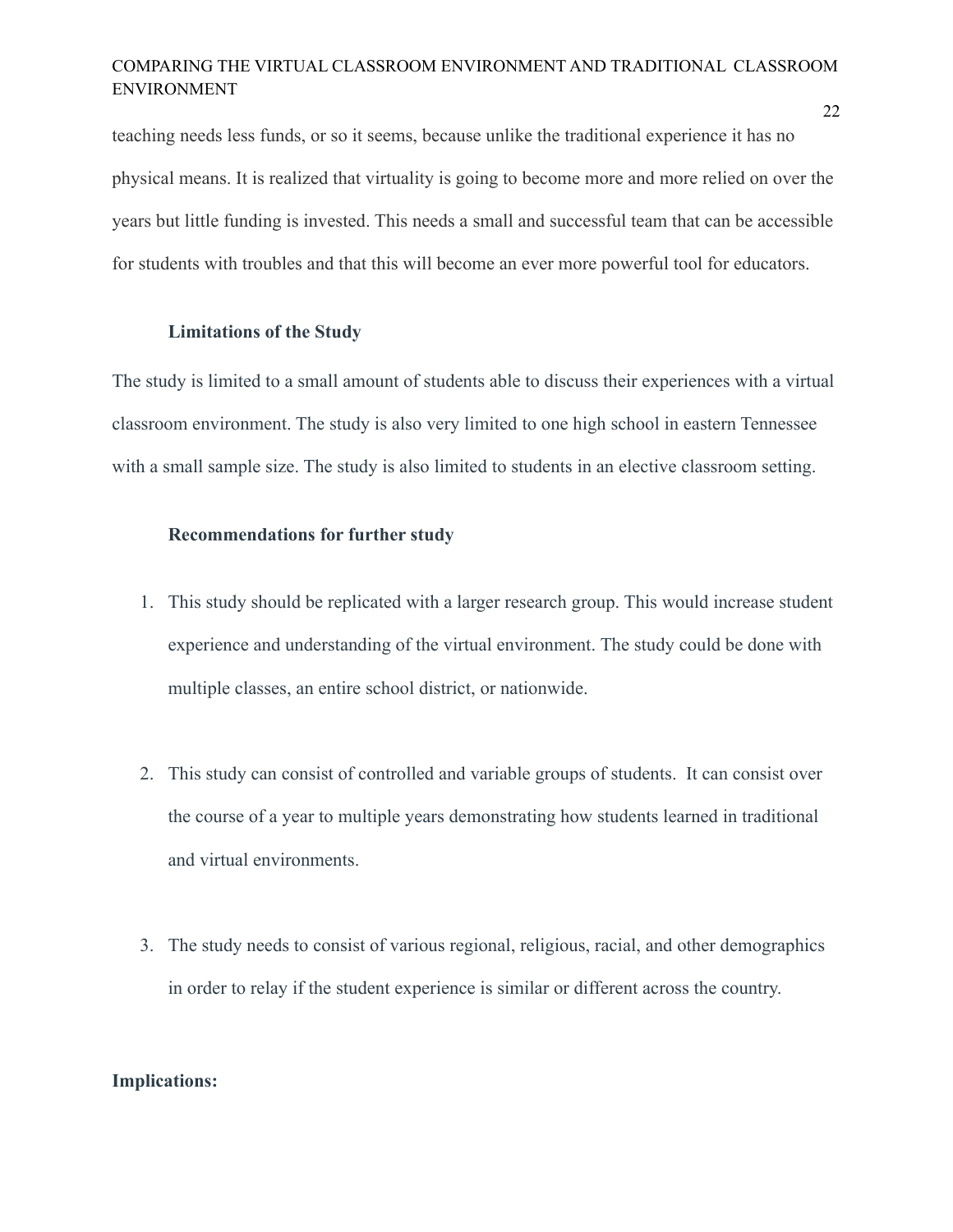The future is never certain and we can never be certain. The implications over time how Covid-19 pushed education into a virtual environment with educators who were not experienced in virtual education. The following is only speculation but if the small sample size of students feeling that their education was not beneficial enough for their next steps is alarming. Students behind the 8 ball, for lack of a better analogy will need to be reminded of previous information that was supposed to be in the previous grade. The goal is over the course of time students will be caught up but only consistent results through testing will understand where students are or are not.

### **Conclusions**

The purpose of this study was to examine how the virtual environment of a classroom compared to the traditional environment of a classroom. Results of the study indicated students felt they did not learn effectively whether it was intrinsic or extrinsic motivation, lack of engagement, or living in a global pandemic. The reality of this study is that students felt unprepared for the next grade, career, or college depending on the age and grade level of the student.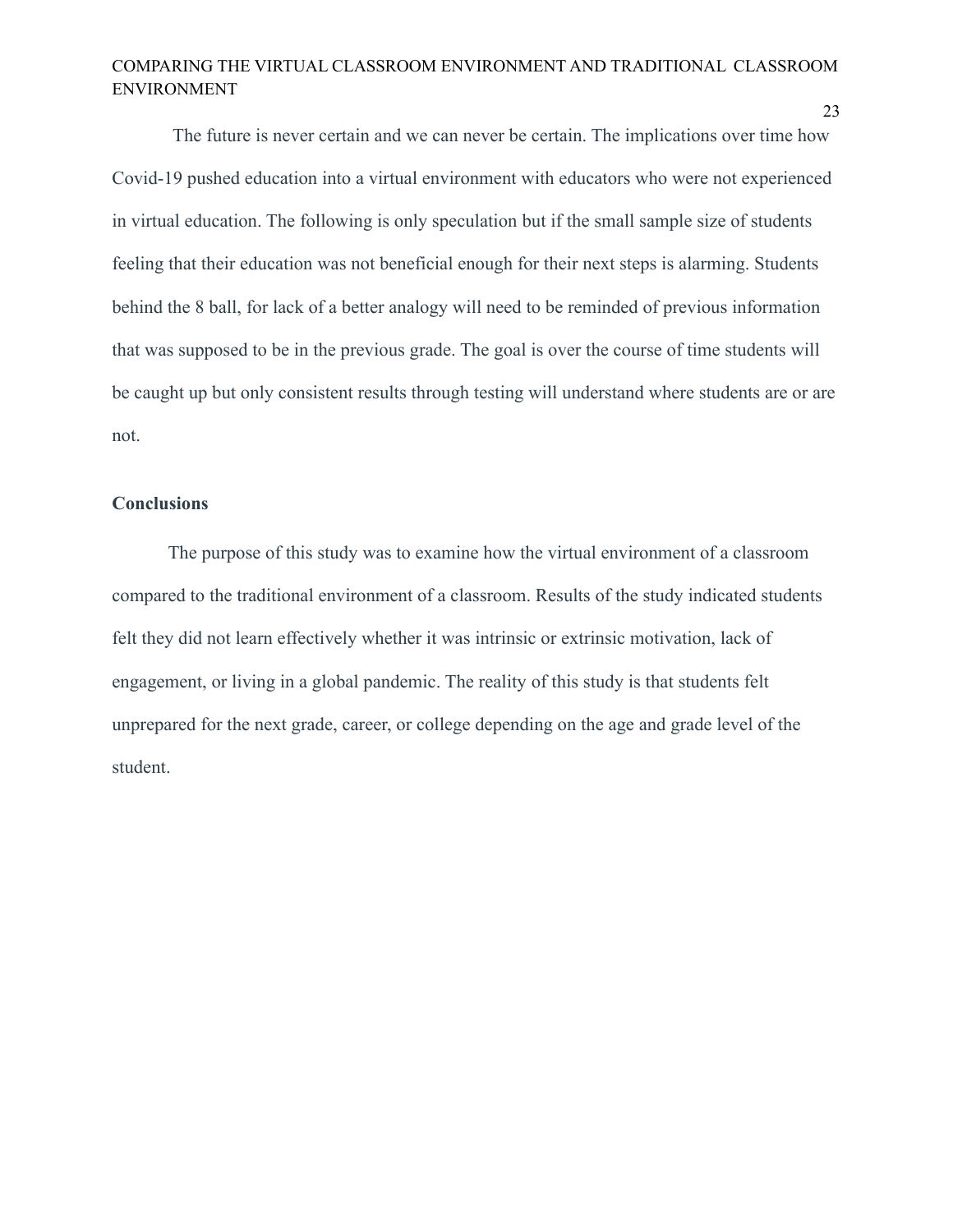24

## **References:**

Angel L. Harris, & Keith Robinson. (2016). A New Framework for Understanding Parental Involvement: Setting the Stage for Academic Success. RSF: The Russell Sage Foundation Journal of the Social Sciences, 2(5), 186-201. doi:10.7758/rsf.2016.2.5.09

Barnes, C. (2020). Policy, Organizations, Places, and Participation among the Poor. In State of Empowerment: Low-Income Families and the New Welfare State (pp. 70-94). Ann Arbor: University of Michigan Press. doi:10.3998/mpub.10131793.8

De Lange, M., & Dronkers, J. (2018). Single parenthood and children's educational performance: Inequality among families and schools. In Nieuwenhuis R. & Maldonado L. (Eds.), The triple bind of single-parent families: Resources, employment and policies to improve wellbeing (pp. 125-144). Bristol, UK; Chicago, IL, USA: Bristol University Press. doi:10.2307/j.ctt2204rvq.12

Francis, G., Blue-Banning, M., Turnbull, A., Hill, C., Haines, S., & Gross, J. (2016). Culture in Inclusive Schools: Parental Perspectives on Trusting Family-Professional Partnerships. Education and Training in Autism and Developmental Disabilities, 51(3), 281-293. Retrieved December 1, 2020, from<http://www.jstor.org/stable/24827524>

Heers, M., Van Klaveren, C., Groot, W., & Van den Brink, H. (2016). Community Schools: What We Know and What We Need to Know. Review of Educational Research, 86(4), 1016-1051. Retrieved December 1, 2020, from<http://www.jstor.org/stable/44668242>

Heidi Fernandez, Richard E. Ferdig, Lindsay A. Thompson, Katherine Schottke, & Erik W. Black. (2016). Students with Special Health Care Needs in K-12 Virtual Schools. Journal of Educational Technology & Society, 19(1), 67-75. Retrieved December 1, 2020, from http://www.jstor.org/stable/jeductechsoci.19.1.67

Jeynes, W. (2016). A Meta-Analysis: The Relationship Between Parental Involvement and African American School Outcomes. Journal of Black Studies, 47(3), 195-216. Retrieved December 1, 2020, from http://www.jstor.org/stable/43926939

Joyce L. Epstein, & Steven B. Sheldon. (2016). Necessary but Not Sufficient: The Role of Policy for Advancing Programs of School, Family, and Community Partnerships. *RSF: The Russell Sage Foundation Journal of the Social Sciences, 2*(5), 202-219. doi:10.7758/rsf.2016.2.5.10